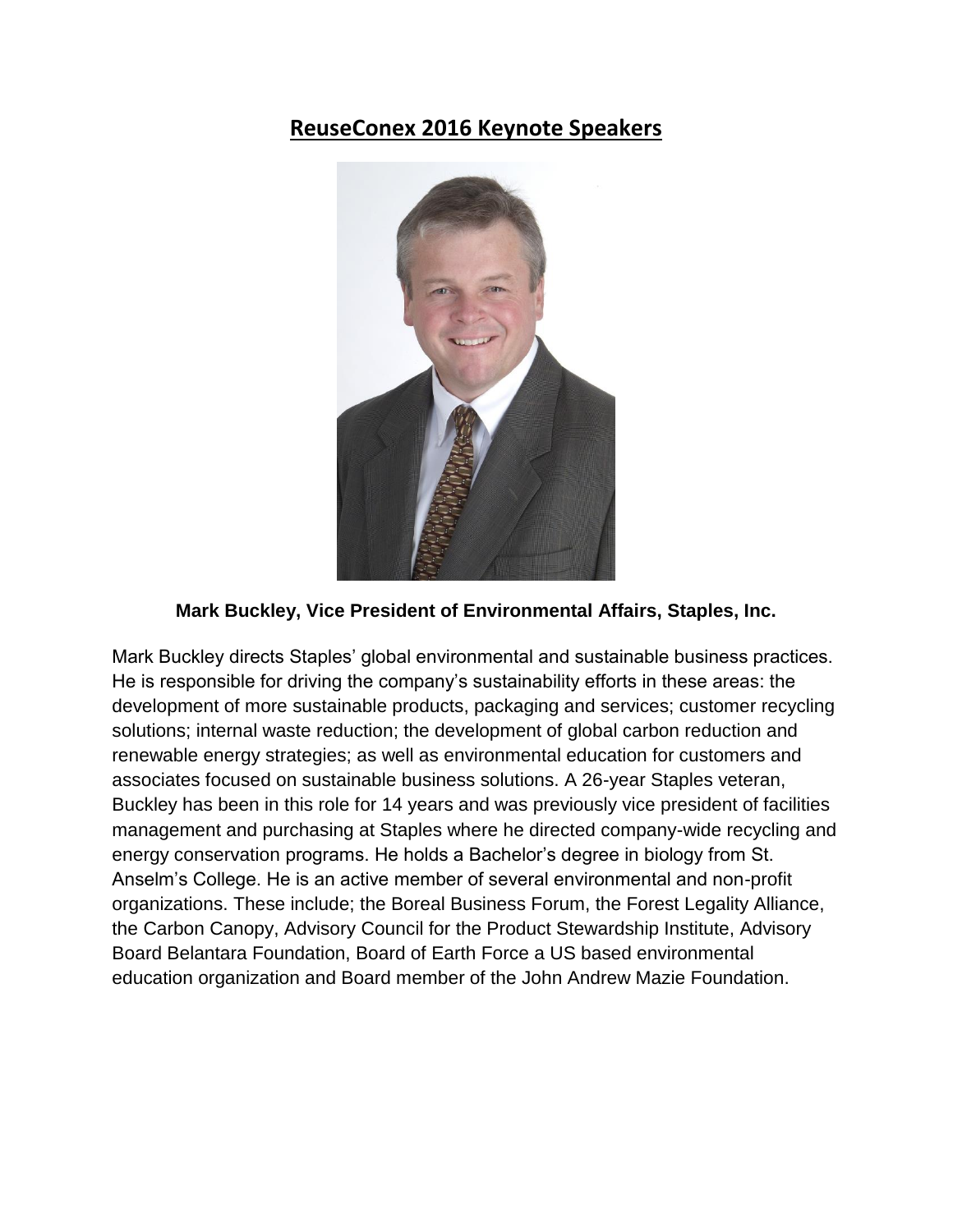

## **Terry McDonald, Executive Director of St. Vincent de Paul Society, 45 years**

Terry McDonald has been the Executive Director of the St. Vincent de Paul Society of Lane County, Oregon since 1984, but he had been employing his vision and innovation to the agency operation for decades prior to that. Under his leadership "St. Vinnie's" has become an international leader in waste-based enterprise, which diverts 100 tons of material for reuse and recycling every day. He has seen the creation of most of the agency's programs, including the development of 1,100 units of affordable housing, the First Place Family Center, two temporary overnight homeless shelters, a self-sufficiency services department, a car lot, fifteen new retail thrift stores, and five waste-based businesses. Terry is a highly sought-after speaker who has delivered keynote addresses at recycling conferences all over the United States as well as in the United Kingdom, Belgium, Australia and New Zealand. Terry received the U.S. Economic Development Administration's Excellence in Economic Development award, the Oregon Entrepreneurs Forum Entrepreneurship Award for Nonprofit Organizations, and the 2013 First Citizen by the Eugene Area Chamber of Commerce. He holds bachelor's degrees in Political Science and History and a Masters of Education from the University of Oregon.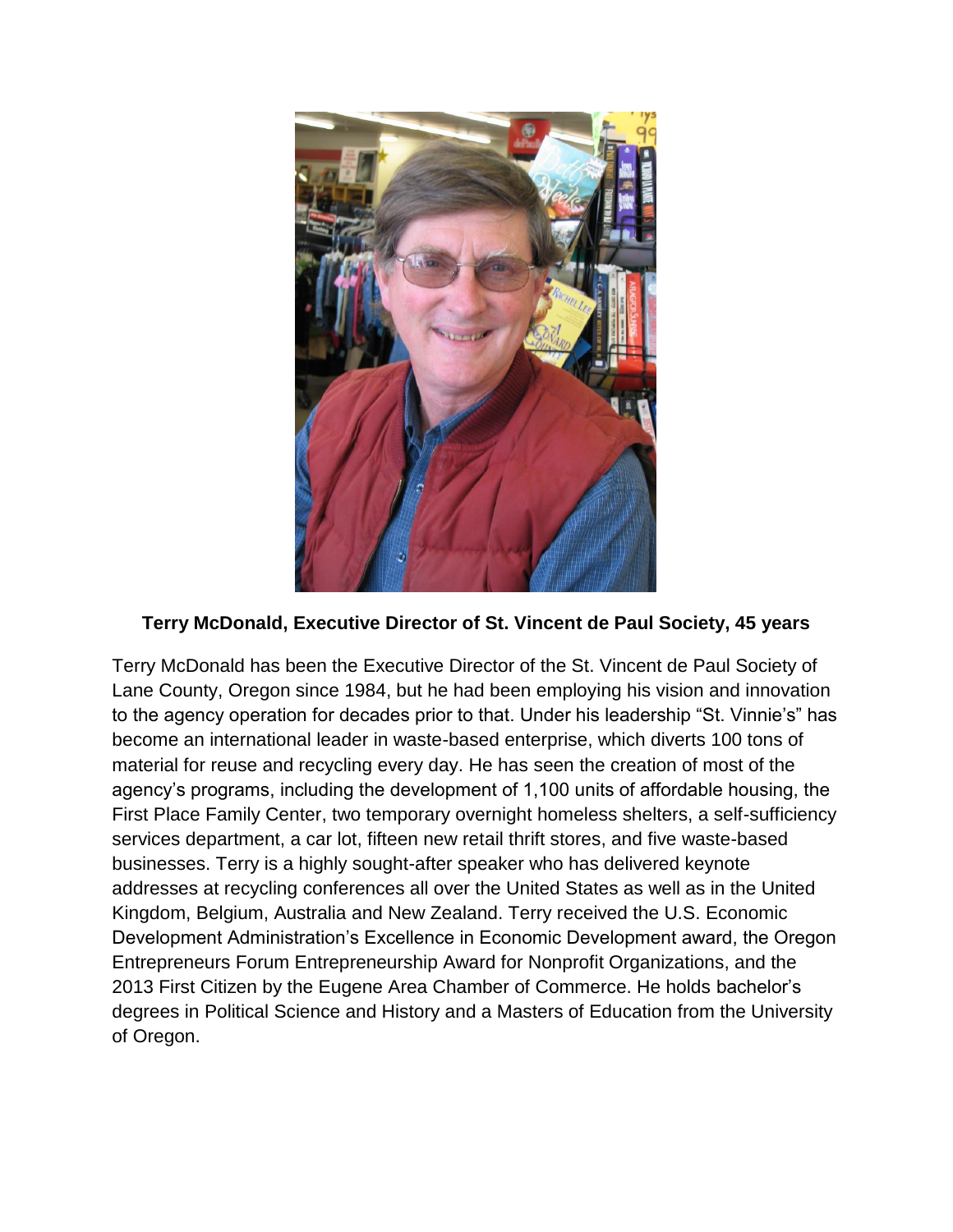

**Tara Button, CEO of BuyMeOnce.com**

Tara Button has been an environmentalist ever since she can remember and at age seven conceived a plot to project "Save the Earth!" onto the moon. (Sadly her dad's torch didn't reach that far.)

Twenty-five years later, she was writing adverts for Le Creuset who make beautiful heirloom cookware, guaranteed for life. It struck her that if more people bought products like this (less throwaway and more "lifetime heirlooms") it could solve many environmental problems and also save people money in the long run.

The idea of "BuyMeOnce" was born, a website that gathered together all the longest lasting, best made products and campaigned for better longevity in a throwaway world where planned obsolescence has become the norm.

The site went viral in January 2016 with an article in the Telegraph which led to worldwide media attention and over a million visitors coming to the site. In the last couple of months she's spoken on American TV on CNBC and been given a book deal with a major international publisher. Through these efforts she hopes to spread her message, help change consumer behaviour and fulfil her childhood dream of saving the world!